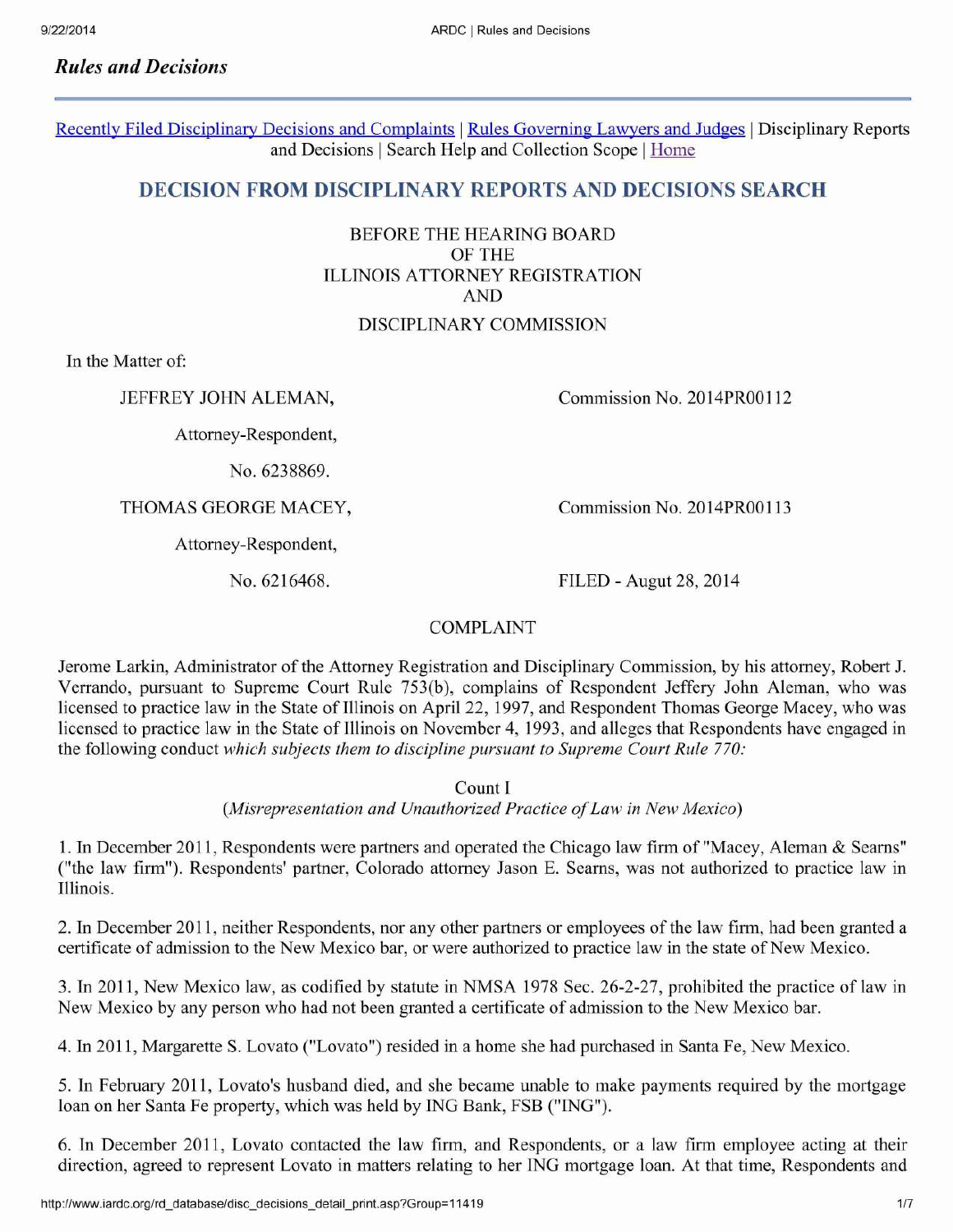Lovato agreed that Respondents would be paid a legal fee of \$2,994, plus \$550 per month for the duration of the representation.

7. In December 2011, Lovato informed Respondents that her legal issues arose from a mortgage involving a home located in New Mexico.

8. In December 2011, Respondents agreed, as part of their representation of Lovato, to provide defense of any "pending or threatened foreclosure action" taken regarding Lovato's home.

9. At no time did either Respondents, or any other member of the law firm, inform Lovato that they were not authorized to practice law in New Mexico.

10. On December 7, 2011, Respondents, or a law firm employee acting at their direction, provided Lovato with an engagement letter and fee agreement which set forth the provisions of Respondents' agreement to represent Lovato, and which identified New Mexico attorney Denise Snyder as a partner in Macey, Adelman & Seams who was licensed to practice law in New Mexico.

11. At no time was Denise Snyder a partner in the law firm, nor was any other partner of the law firm licensed to practice law in New Mexico.

12. Respondents' identification, in the documents described in paragraph 10, above, of Denise Snyder as a partner in the law firm was false, and was intended to deceive Lovato regarding the law firm's ability to competently represent her in New Mexico.

13. Between November 2011 and October 2012, Lovato paid legal fees totaling \$7,395 to the law firm, pursuant to the fee agreement described above.

14. Between November 2011 and October 2012, Respondents, or employees of the law firm acting under Respondents' direction, obtained confidential information and documents from Lovato, and provided Lovato with legal advice regarding her residential mortgage loan obligation.

15. By reason of the conduct described above, Respondents have engaged in the following misconduct:

- a. practicing law in a jurisdiction in violation of the regulation of the legal profession in that jurisdiction, by holding themselves out as authorized to practice law in New Mexico, by agreeing to represent Lovato in a New Mexico legal matter, and by providing legal advice to Lovato regarding a New Mexico legal matter, in violation of Rule 5.5(a) 1 of the Illinois Rules of Professional Conduct (2010);
- b. making a false or misleading communication about a lawyer or the lawyer's services, by falsely describing Denise Snyder as a partner in Respondents' law firm, in violation of Rule 7.1 of the Illinois Rules of Professional Conduct (2010);
- c. stating or implying that Respondents practiced in a partnership with Denise Snyder when that was not the fact, in violation of Rule 7.5(d) of the Illinois Rules of Professional Conduct (2010); and
- d. conduct involving dishonesty, fraud, deceit or misrepresentation, by falsely stating to Lovato that Respondents had a law firm partner who was authorized to practice law in New Mexico, in violation of Rule 8.4(c) of the Illinois Rules of Professional Conduct (2010).

## Count II

*(Neglect and Failure to Promptly Refund Unearned Feesfrom New Mexico Legal Matter)*

16. The Administrator realleges paragraphs One through 15 of Count I, above.

17. On May 25, 2012, ING filed suit for foreclosure against Lovato in the First Judicial District Court in Santa Fe,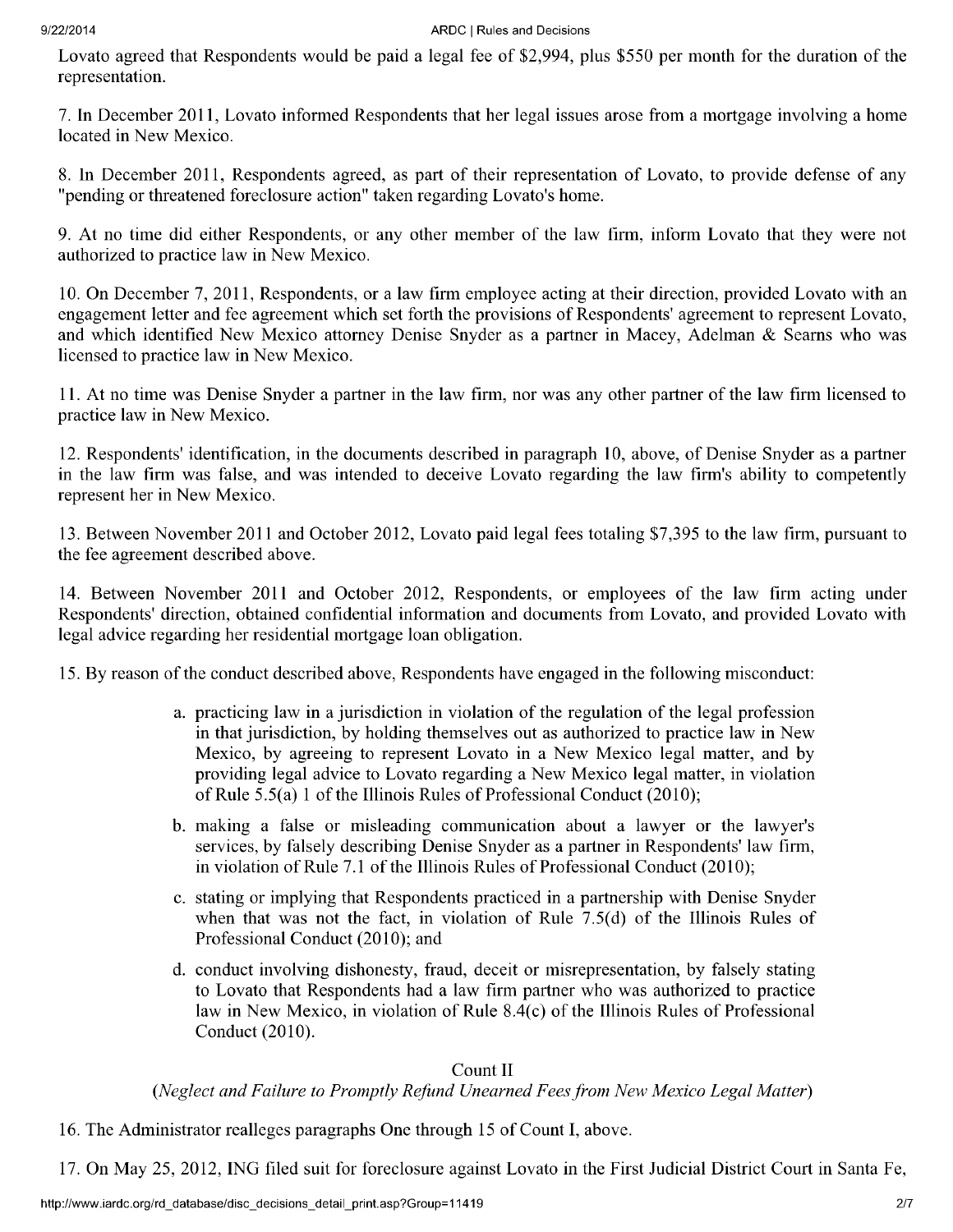New Mexico. The clerk of the Court docketed the matter and assigned it case number D-101-cv-201201511.

18. On June 4, 2012, Lovato received a summons and a copy of the foreclosure complaint in case number D-101 cv-201201511, and sent them by email to the law firm. The law firm received the message and attachments on that date.

19. On June 4, 2012, law firm employee Donna Deihl, who was not an attorney, sent Lovato an email message acknowledging receipt of the summons and complaint in case number D-101-cv-201201511, stating that Deihl had forwarded the documents into the law firm's system for attorney review, and stating that the law firm's "attorneys will be there to represent you."

20. At no time did Respondents, or any other law firm partner or employee, file an appearance in case number D-101-cv-201201511 on Lovato's behalf, or take any other action on Lovato's behalf in the matter.

21. On October 9, 2012, a judge of the First Judicial District Court entered a judgment of foreclosure on ING's behalf in case number D-101-cv-201201511.

22. Between June 2012 and November 2012, Lovato contacted the law firm by telephone on several occasions for information relating to her matter, and spoke with law firm employees.

23. At no time did Respondents, or anyone else at the law firm, inform Lovato that Respondents had taken no action in her defense in case number D-101-cv-201201511.

24. On November 12, 2012, the clerk of the First Judicial District Court sent Lovato a notice of judicial sale of her Santa Fe home. Lovato received the notice shortly after it was sent.

25. In November 2012, Lovato FAXed a copy of the notice of sale to the law firm. The law firm received the notice of sale shortly after it was sent.

26. At no time after November 12, 2012, did Respondents take any action on Lovato's behalf with regard to the foreclosure judgment in case number D-101-cv-201201511 or the notice of sale.

27. In December 2012, Respondents closed their file relating to Lovato and ceased work on her legal matters.

28. Between December 2011 and December 2012, Respondents did not provide sufficient legal services to Lovato to justify their retention of the \$7,395 in legal fees Lovato had paid the law firm.

29. Respondent made no refund of Lovato's legal fees until June 2013, after Lovato had requested that the Commission investigate Respondents' conduct. At that time, Respondents refunded \$4,000 to Lovato.

30. By reason of the conduct outlined above, Respondent has engaged in the following misconduct:

- a. failing to act with reasonable diligence and promptness in representing a client, by failing to take action to address the foreclosure filing Lovato had reported to them, in violation of Rule 1.3 of the Illinois Rules of Professional Conduct (2010);
- b. failing to keep a client reasonably informed about the status of a matter, by failing to inform Lovato that Respondents had taken no action on her behalf in the foreclosure litigation, in violation of Rule 1.4(a)(3) of the Illinois Rules of Professional Conduct (2010);
- c. failing to comply with reasonable requests for information from a client, by failing to respond to Lovato's telephone requests, in violation of Rule 1.4(a)(4) of the Illinois Rules of Professional Conduct (2010);
- d. failing to promptly refund any part of a fee paid in advance that has not been earned, in violation of Rule 1.16(d) of the Illinois Rules of Professional Conduct (2010); and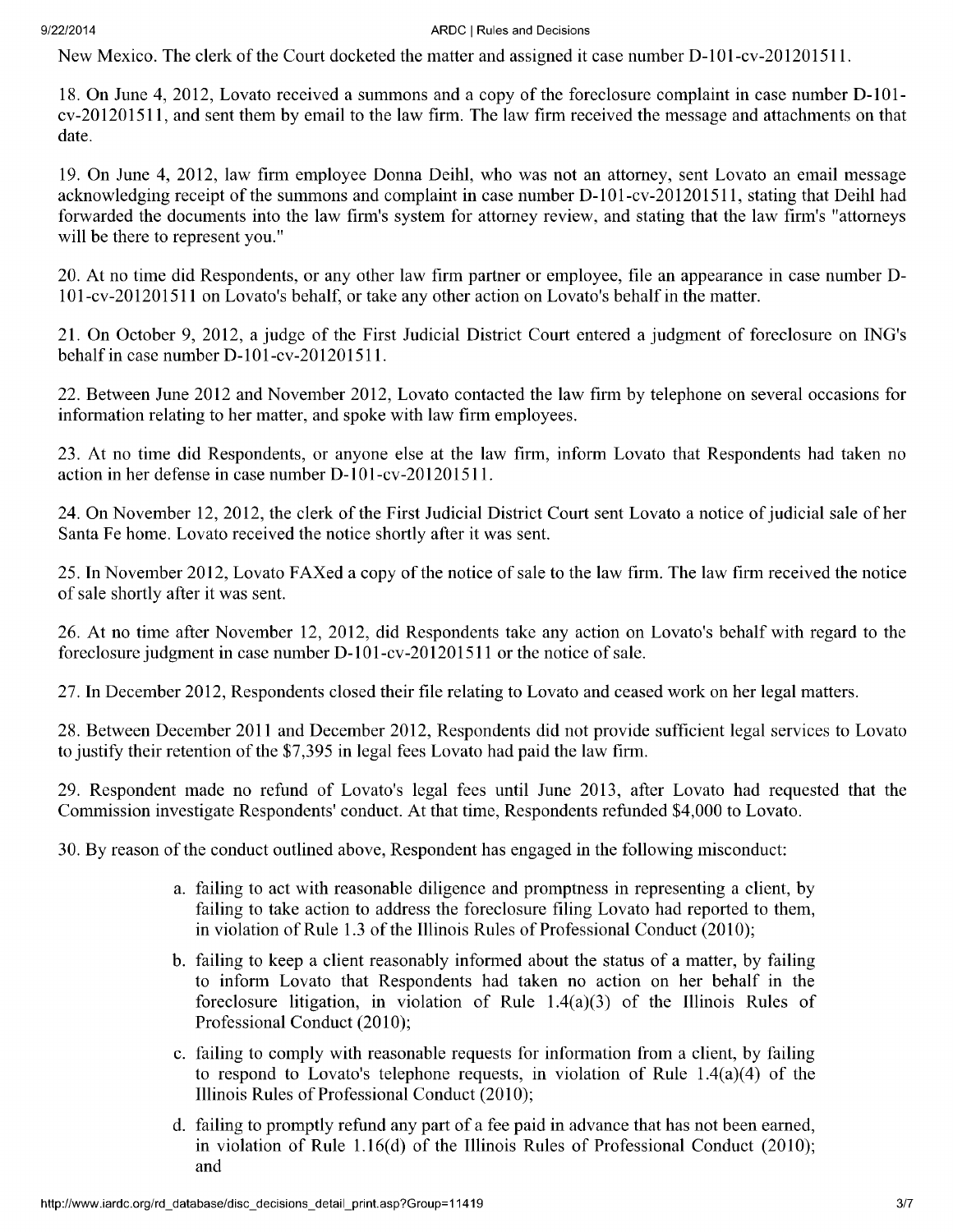e. conduct involving dishonesty, fraud, deceit or misrepresentation, by failing to inform Lovato that Respondents had taken no action on her behalf in case number D-101-cv-201201511, and by retaining, without authority, the unearned portion of the legal fees Lovato had paid to Respondents, in violation of Rule 8.4(c) of the Illinois Rules of Professional Conduct (2010).

## Count III

## *(Misrepresentation and Unauthorized Practice of Law in Georgia)*

31. In April 2012, Respondents were partners and operated the Chicago law firm of "Macey, Aleman & Searns" ("the law firm"). Respondents' third partner, Colorado attorney Jason E. Seams, was not authorized to practice law in Illinois.

32. In January 2012, neither Respondents, nor any other partners or employees of the law firm, were licensed to practice law in the state of Georgia.

33. In 2012, Georgia Code, Section 15-19-51 prohibited the practice of law in that state by any person not duly licensed by the State Bar of Georgia as an attorney at law.

34. In April 2012, Walter Pierce ("Pierce") resided in a home he had purchased in Columbus, Georgia.

35. In April 2012, Pierce became unable to make the payments required by his residential mortgage loan.

36. In April 2012, Pierce contacted the law firm, and Respondents, or a law firm employee acting at their direction, agreed to represent Pierce in matters relating to his residential mortgage loan. At that time, Respondents and Pierce agreed that Respondents would be paid a legal fee of \$1,995, plus \$795 per month for the duration of the representation.

37. In December 2011, Pierce informed Respondents that his legal issues arose from a mortgage involving a home located in Georgia.

38. In April 2012, Respondents agreed, as part of their representation of Pierce, to represent him in any foreclosure action initiated by his mortgage lender or others.

39. At no time did either Respondent, or any other member of the law firm, inform Pierce that they were not authorized to practice law in Georgia.

40. On April 23, 2012, Respondents, or a law firm employee acting at their direction, provided Pierce with an engagement letter and fee agreement which set forth the provisions of Respondents' agreement to represent Pierce, and which identified Georgia attorney Matthew Purcell as a partner in the law firm.

41. At no time was Matthew Purcell a partner in the law firm, nor was any other partner of the law firm licensed to practice law in Georgia.

42. Respondents' identification, in the documents described in paragraph 40, above, of Matthew Purcell as a partner in the law firm was false, and was intended to deceive Pierce regarding the law firm's ability to competently represent him in Georgia.

43. Between April 2012 and September 2012, Pierce paid legal fees totaling \$4,375 to the law firm, pursuant to the fee agreement described above.

44. Between April 2012 and September 2012, Respondents, or employees of the law firm acting under Respondents' direction, obtained confidential information and documents from Pierce, and provided Pierce with legal advice regarding his residential mortgage loan obligation.

45. By reason of the conduct described above, Respondents have engaged in the following misconduct: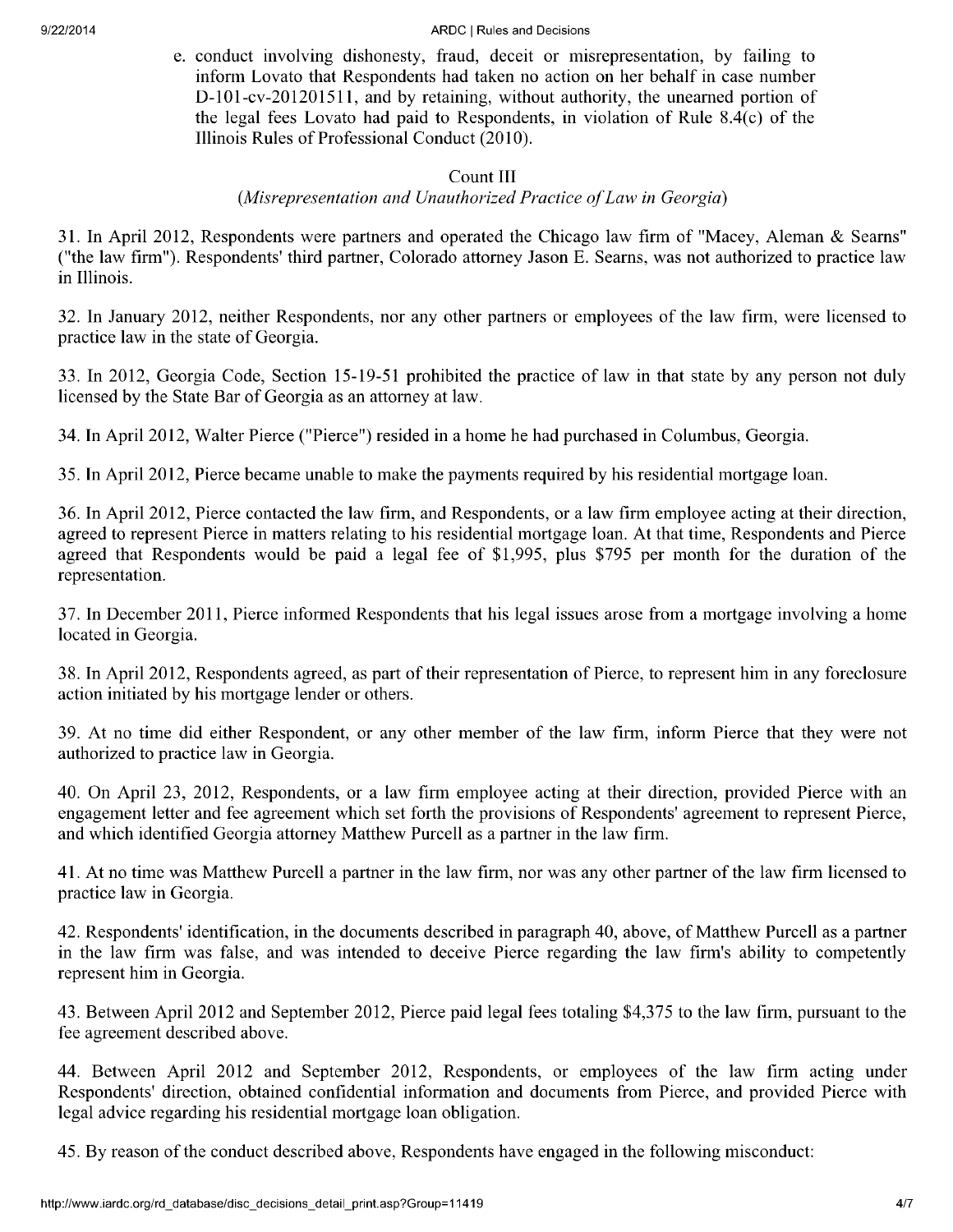- a. practicing law in a jurisdiction in violation of the regulation of the legal profession in that jurisdiction, by holding themselves out as authorized to practice law in Georgia, by agreeing to represent Pierce in a Georgia legal matter, and by providing legal advice to Pierce regarding a Georgia legal matter, in violation of Rule 5.5(a) 1 of the Illinois Rules of Professional Conduct (2010);
- b. making a false or misleading communication about a lawyer or the lawyer's services, by falsely describing Matthew Purcell as a partner in Respondents' law firm, in violation of Rule 7.1 of the Illinois Rules of Professional Conduct (2010);
- c. stating or implying that Respondents practiced in a partnership with Matthew Purcell when that was not the fact, in violation of Rule 7.5(d) of the Illinois Rules of Professional Conduct (2010); and
- d. conduct involving dishonesty, fraud, deceit or misrepresentation, by falsely stating to Pierce that Respondents had a partner who was authorized to practice law in Georgia, in violation of Rule 8.4(c) of the Illinois Rules of Professional Conduct (2010).

## Count IV

## *(Misrepresentation and Unauthorized Practice of Law in North Carolina )*

46. In December 2011, Respondents were partners and operated the Chicago law firm of "Macey, Aleman  $\&$ Seams" ("the law firm"). Respondents' partner, Colorado attorney Jason E. Seams, was not authorized to practice law in Illinois.

47. In January 2012, neither Respondents, nor any other partners or employees of the law firm, were authorized to practice law in the state of North Carolina.

48. In 2012, North Carolina law, as codified by statute in N.C. Gen. Stat. sec. 84-4, prohibited the practice of law in North Carolina by any person who was not an active member of the North Carolina bar.

49. In January 2012, Marcus and Rhamin Hill ("the Hills") resided in a home they had purchased in Winston-Salem, North Carolina.

50. In January 2012, the Hills became unable to make payments required by the mortgage loan on their Winston-Salem property, which was held by HSBC Mortgage Company ("HSBC").

51. In January 2012, the Hills contacted the law firm, and Respondents, or a law firm employee acting at their direction, agreed to represent them in matters relating to their HSBC mortgage loan. At that time, Respondents and the Hills agreed that Respondents would be paid a legal fee of \$2,995, plus \$500 per month for the duration of the representation.

52. In December 2011, the Hills informed Respondents that their legal issues arose from a mortgage involving a home located in North Carolina.

53. In January 2014, Respondents agreed, as part of their representation of the Hills, to provide defense of any "pending or threatened foreclosure action" taken regarding the Hills' home.

54. At no time did either Respondents, or any other member of the law firm, inform the Hills that they were not authorized to practice law in North Carolina.

55. In January 2012, Respondents, or a law firm employee acting at their direction, provided the Hills with an engagement letter and fee agreement which set forth the provisions of Respondents' agreement to represent them, and which identified New Mexico attorney Harry Marsh as a partner in Macey, Adelman & Seams who was licensed to practice law in North Carolina.

56. At no time was Harry Marsh a partner in the law firm, nor was any other partner of the law firm licensed to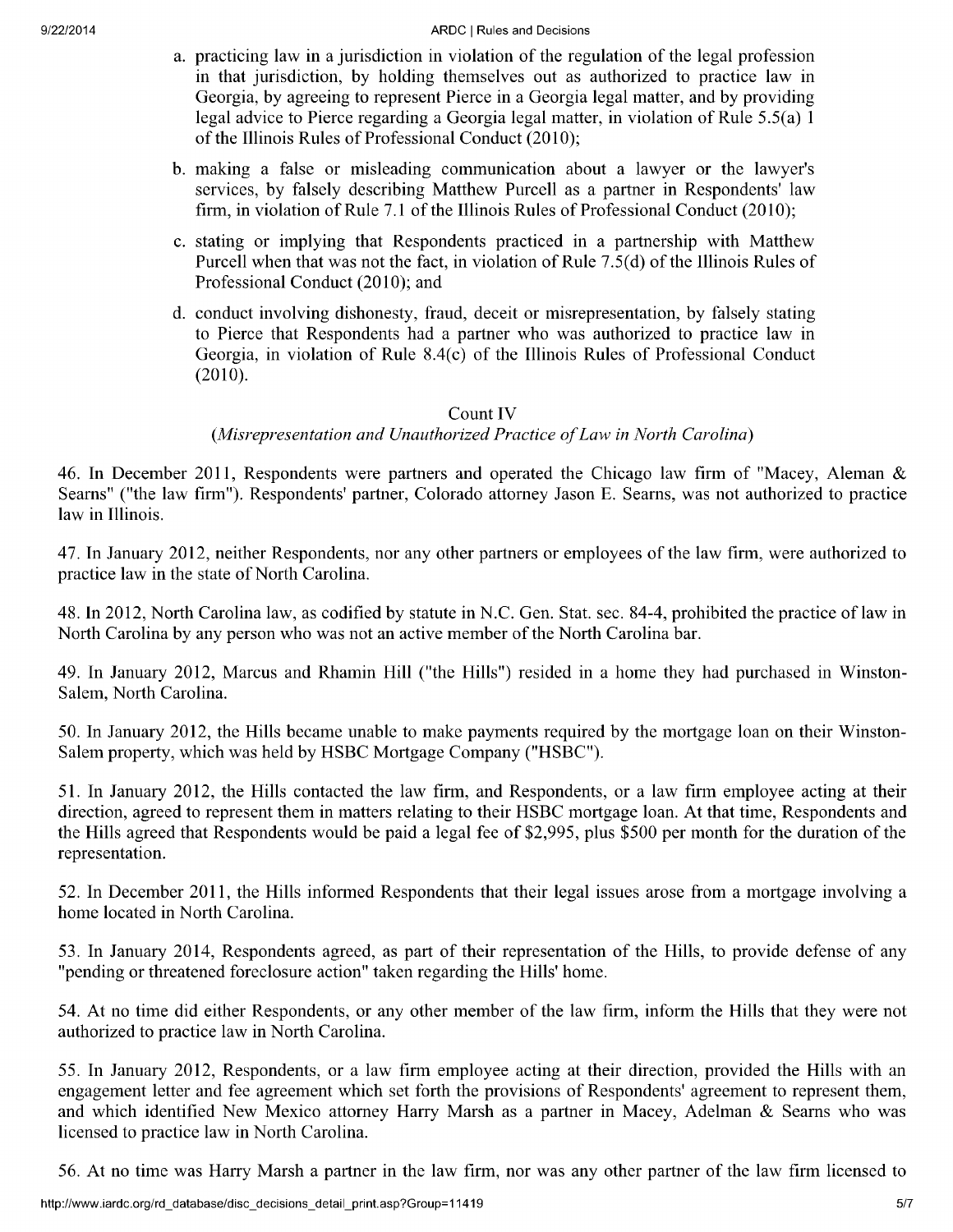practice law in New Mexico.

57. Respondents' identification, in the documents described in paragraph 55, above, of Harry Marsh as a partner in the law firm was false, and was intended to deceive the Hills regarding the law firm's ability to competently represent them in North Carolina.

58. In 2012, the Hills paid legal fees totaling \$4,495 to the law firm, pursuant to the fee agreement described above.

59. In 2012, Respondents, or employees of the law firm acting under Respondents' direction, obtained confidential information and documents from the Hills, and provided the Hills with legal advice regarding their mortgage loan obligation.

60. By reason of the conduct described above, Respondents have engaged in the following misconduct:

- a. practicing law in a jurisdiction in violation of the regulation of the legal profession in that jurisdiction, by holding themselves out as authorized to practice law in North Carolina, by agreeing to represent the Hills in a North Carolina legal matter, and by providing legal advice to the Hills regarding a North Carolina legal matter, in violation of Rule 5.5(a) 1 of the Illinois Rules of Professional Conduct (2010);
- b. making a false or misleading communication about a lawyer or the lawyer's services, by falsely describing Harry Marsh as a partner in Respondents' law firm, in violation of Rule 7.1 of the Illinois Rules of Professional Conduct (2010);
- c. stating or implying that Respondents practiced in a partnership with Harry Marsh when that was not the fact, in violation of Rule 7.5(d) of the Illinois Rules of Professional Conduct (2010); and
- d. conduct involving dishonesty, fraud, deceit or misrepresentation, by falsely stating to the Hills that Respondents had a law firm partner who was authorized to practice law in North Carolina, in violation of Rule 8.4(c) of the Illinois Rules of Professional Conduct (2010).

## Count V

## *(Failure to Promptly Refund Unearned Fees in North Carolina Legal Matter)*

61. The Administrator realleges paragraphs 46 through 60 of Count V, above.

62. As of September 14, 2012, Respondents had achieved no agreement with HSBC regarding the Hills' mortgage loan. On that date, Rhamin Hill telephoned the law firm, spoke with a non-attorney employee, discharged the firm and requested a refund of the legal fees the Hills had paid to the law firm. Respondents learned of the Hills' request for a refund shortly after it was received.

63. At no time before September 2013 did Respondents refund to the Hills any portion of fees they had paid.

64. In August 2013, the Hills submitted a request for an investigation to the Commission, and counsel for the Administrator sent a letter to the law firm requesting information about the firm's representation of the Hills. Respondents received the letter shortly after it was sent.

65. In September 2013, after Respondents learned that the Administrator had initiated an investigation into their involvement in the Hills' legal matter, Respondents refunded \$953.75 to the Hills.

66. Between January 2012 and September 2012, Respondents did not provide sufficient legal services to the Hills to justify their retention of \$3,541.25 in legal fees.

67. By reason of the conduct outlined above, Respondent has engaged in the following misconduct:

a. failing to promptly refund any part of a fee paid in advance that has not been earned,